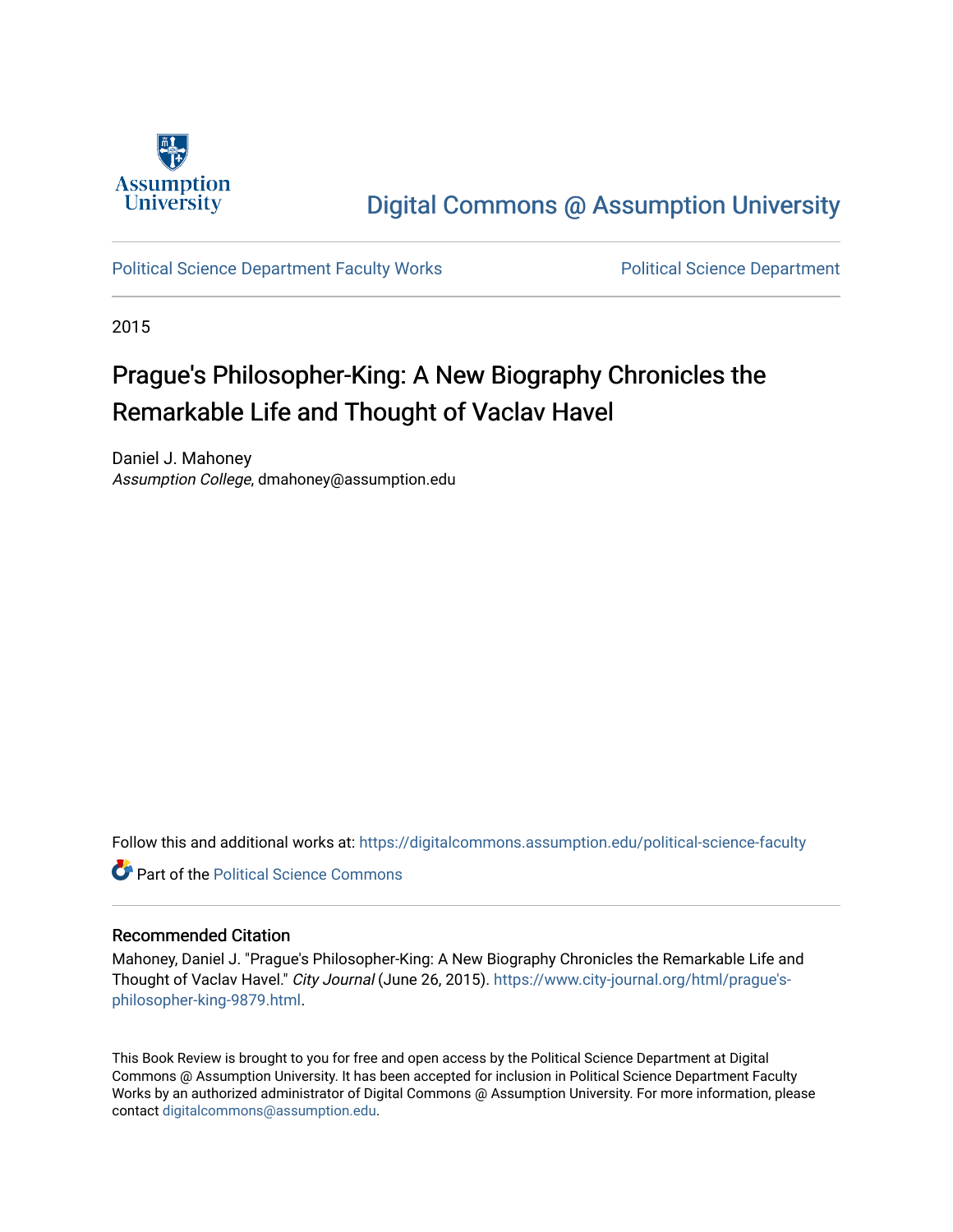## *[Havel:](http://www.amazon.com/exec/obidos/ASIN/0802123155/manhattaninstitu/) A Life***, by Michael Zantovsky (Grove Press, 543 pp., \$30).**

Michael Zantovsky has written a remarkable book about a complex and genuinely admirable human being. Zantovsky, a long-time friend and sometime press secretary to Václav Havel, went on to become Czech ambassador to Washington and to the Court of St. James in London. He has intimate knowledge of Havel and writes with verve and clarity. He freely admits to "loving" Havel, even as he maintains his critical distance and avoids anything resembling hagiography. Zantovsky is aided in this seemingly impossible task by his experience as a clinical psychologist, which allows him to combine admiration with detachment and remarkable descriptive powers. Unlike so many other critical accounts inspired by suspicion and anti-elitism, his "loving" but measured account leaves Havel's greatness undiminished.

As Zantovsky shows, Havel was "one of the more fascinating politicians of the last century" even as he was much more than a politician. He ably explores Havel's multiple roles as writer, dramatist, moralist, dissident, and anti-totalitarian theoretician. The book also captures Havel's myriad "contradictions," which were never too far from the surface. A born leader who was kind, polite, humorous, and self-effacing, he was also a "bundle of nerves," prone to depression and self-medication, and to "sometimes illconsidered sexual adventures." Havel's admirers are obliged to confront that latter point. This moralist did not readily apply moral criteria to affairs of the heart and was sometimes promiscuous in ways that belie conventional morality and religious principles. He seems to have at least partly bought into the radically "individualist" ethos of the 1960s, at least as regards "personal" morality. Zantovsky provides an insightful analysis of the dissident culture of the sixties and seventies, which was in most respects admirable, even as it defended sexual "freedom" as a venue for individual autonomy in an order dominated by totalitarian repression and the erosion of individuality.

Sexual indiscretions aside, Havel was an intensely spiritual man who didn't adhere to any religion. Despite his admiration for Pope John Paul II and his prison friendship with the future cardinal archbishop of Prague, Dominik Duka, he "did not die a Roman Catholic." But he respected religion and even attended secret masses in prison. In his voluminous writings and speeches, he upheld a quasi-theistic "conception of being" and an understanding of "responsibility rooted in the memory of Being." In Havel's philosophical conception, everything we do is remembered, "recorded," by "being" itself. This was Havel's equivalent of immortality; it provided cosmic grounds or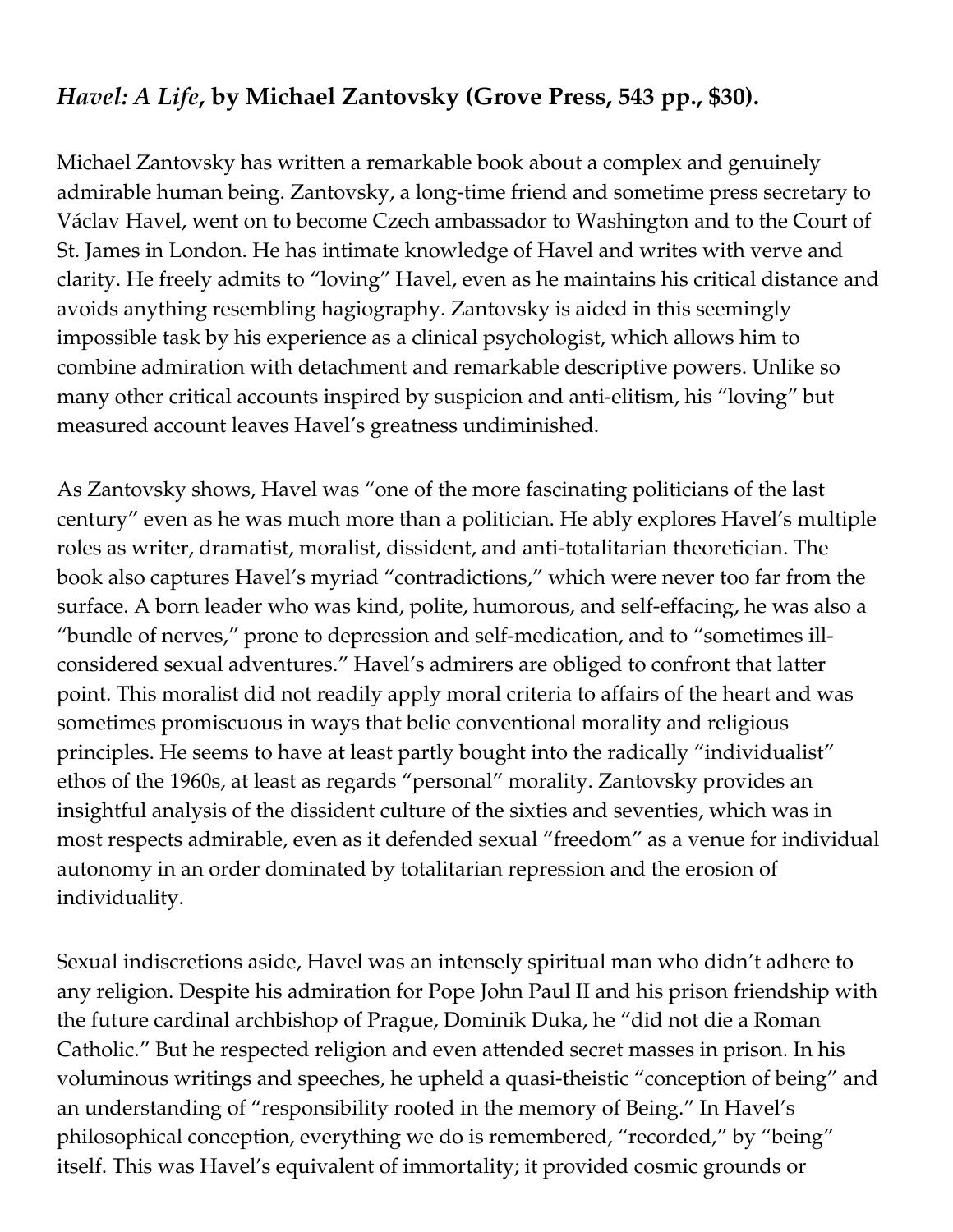support for moral responsibility. These spiritual convictions, bordering on New Age philosophy, were a staple of Havel's speeches at home and abroad during his years as president first of Czechoslovakia and then of the Czech Republic.

Much of Zantovsky's book traces Havel's remarkable partnership with his wife of many years, Olga Havlova. Their relationship was both solid and stormy. Olga was Havel's "rock." A strong and capable woman who acted as his editor and first reader, she was his eyes and ears at home and during his four periods of imprisonment. Havel was frequently unfaithful to her and she, too, was less than faithful to him. Yet a larger fidelity, an unbreakable partnership, undergirded Havel's serial infidelities. For her part, Olga was loyal *and* fiercely independent. Havel's imprisonment in the early 1980s gave rise to his most philosophical work, *Letters to Olga*, a work combining high-order philosophical reflection with sometimes obnoxious instructions and advice to his wife. Olga knew how to handle Havel's more tyrannical requests. She later served as a faithful first lady who nonetheless kept her personal distance. She comes across as a woman of immense strength, her dignity on display in her stoical confrontation with terminal cancer in the 1990s. By contrast, Havel's second wife, Dagmar, guided him through many health crises, but was preoccupied with celebrity culture and was not nearly as beloved by the Czech people.

Zantovsky's book is not primarily about Havel's thought, though it gives an expert and reliable account of the principles that guided his thought and action. Its treatment of his seminal 1978 essay "The Power of the Powerless" is superb. Havel's genius was to locate the specific features of the "post-totalitarian regime"—ideological to the core but no longer relying on mass violence in the manner of a classic Leninist-Stalinist regime. Like Solzhenitsyn before him, Havel saw the ideological lie as the glue holding together a totalitarian or post-totalitarian regime. The green grocer who thoughtlessly raised the sign "Workers of the World Unite" above his produce stand was "ritualistically" reinforcing the hold that the regime of the lie had on human souls. The spiritual decision "to live in truth" could break the lie's ritualistic stranglehold and open up a space for personal integrity, human rights, and even a nascent civil society. The "power of the powerless" lay precisely in the ability of truth to break through the "automatism" of the lie.

The Czechoslovakian dissident movement pursued the path of truth with Charter 77—a courageous document that called upon the authorities to live up to obligations agreed to in the 1975 Helsinki accords and even in Czechoslovakia's mendacious constitution. Its original signatories were few, but they spoke for the self-respect of a submerged civil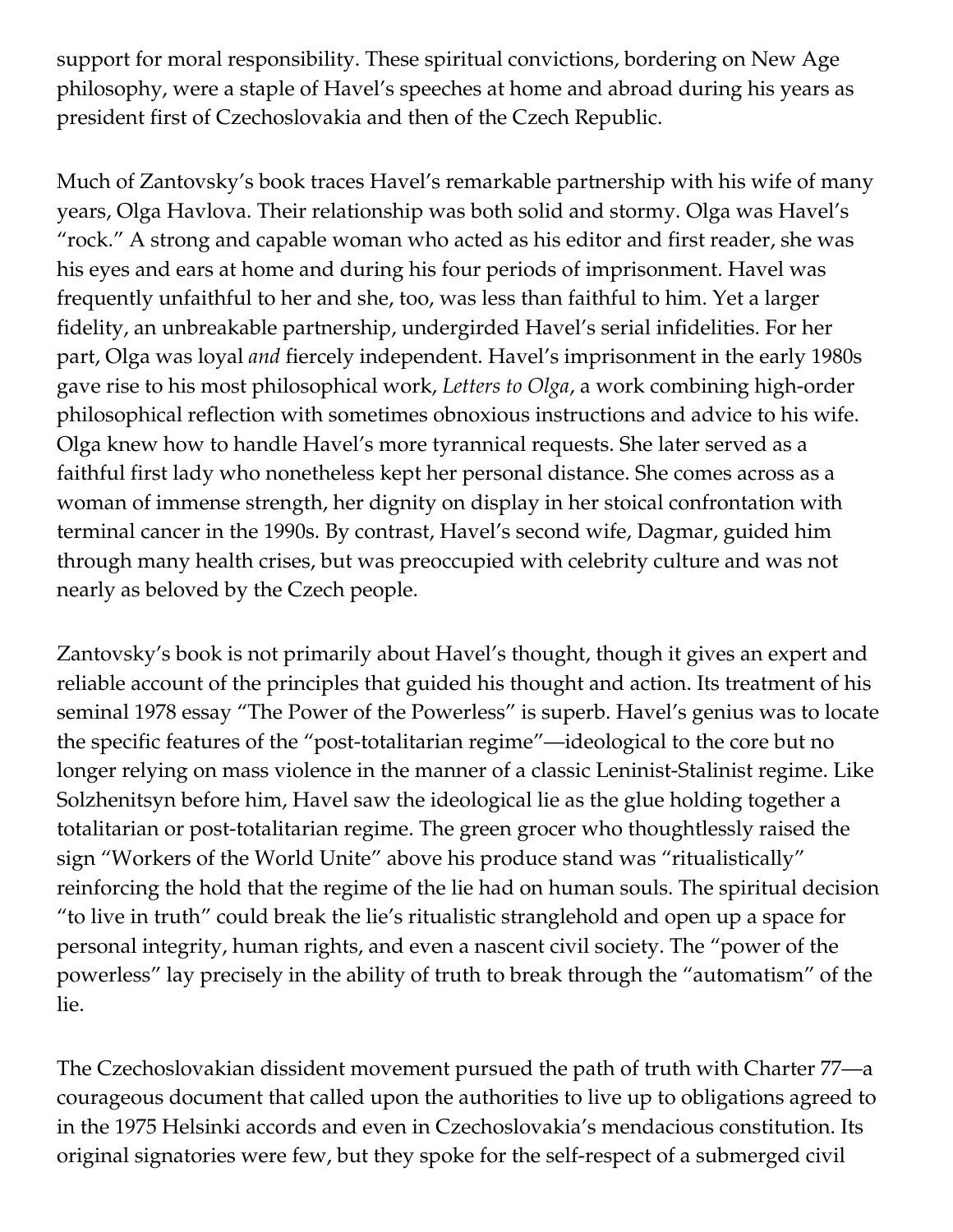society. Its spokesmen, such as Havel and the great Czech philosopher and phenomenologist Jan Patočka, were men of undeniable courage and integrity. Their movement was informed by solidarity, dignity, and resistance to the lie. Patočka had considerable influence on Havel's subsequent thought and action. In his memorable essay, "What Charter 77 Is and What It Is Not," he discussed the difficulty of sustaining moral responsibility in modern, technological civilization, of which totalitarianism was the caricature and perfection. He defended the "unconditional nature of Principles" that are for all intents and purposes "sacred." He knew that salvation could never come from the state. Havel was deeply moved by Patočka's death after repeated interrogations by the Czech STB in 1978. Havel, too, felt compelled to act when confronted by the "unconditional character" of "sacred" principles. Repression—and another prison sentence—quickly followed.

Havel was convinced that modern technological civilization did not have the moral resources to sustain itself and was undergoing a crisis. This led him to have some sympathy for the Greens and other countercultural movements. Yet he had no sympathy for pacifism, peace movements, or unilateral disarmament. In his 1985 essay "The Anatomy of a Reticence," he discusses the asymmetry of Western pacifists and Eastern dissidents and critiques the moral blindness of the 1980s peace movements, which didn't understand the nature of totalitarianism and were committed to unilateral disarmament that Havel saw as a "disingenuous form of suicide." As Zantovsky suggestively puts it, "sometimes one could only live in truth by taking up arms." In his presidential years, Havel opposed every form of appeasement, supported intervention in Kosovo (though he failed to appreciate all the complexities of that situation) and gave moral support to the overthrow of Saddam Hussein (though Havel had some reservations about how this was pursued). Zantovsky speculates that Havel never received the Nobel Peace Prize because of his principled opposition to appeasement and pacifism.

Zantovsky also sheds light on the *annus mirabilis* of 1989—part revolution, part ideological implosion, and part a negotiated transfer of power to Havel and his political movement, the Civic Forum. The Czechoslovakian people rediscovered the tools of civic life and the courage to oppose ubiquitous lies. Havel's New Year address of January 1, 1990, spoke about a "contaminated moral environment" and promised not to lie as previous governments had habitually done. Havel, following Tomáš Masaryk, Czechoslovakia's first president, invoked Jesus and the power of trans-political principles, rather than Caesar and power, as ends in themselves.